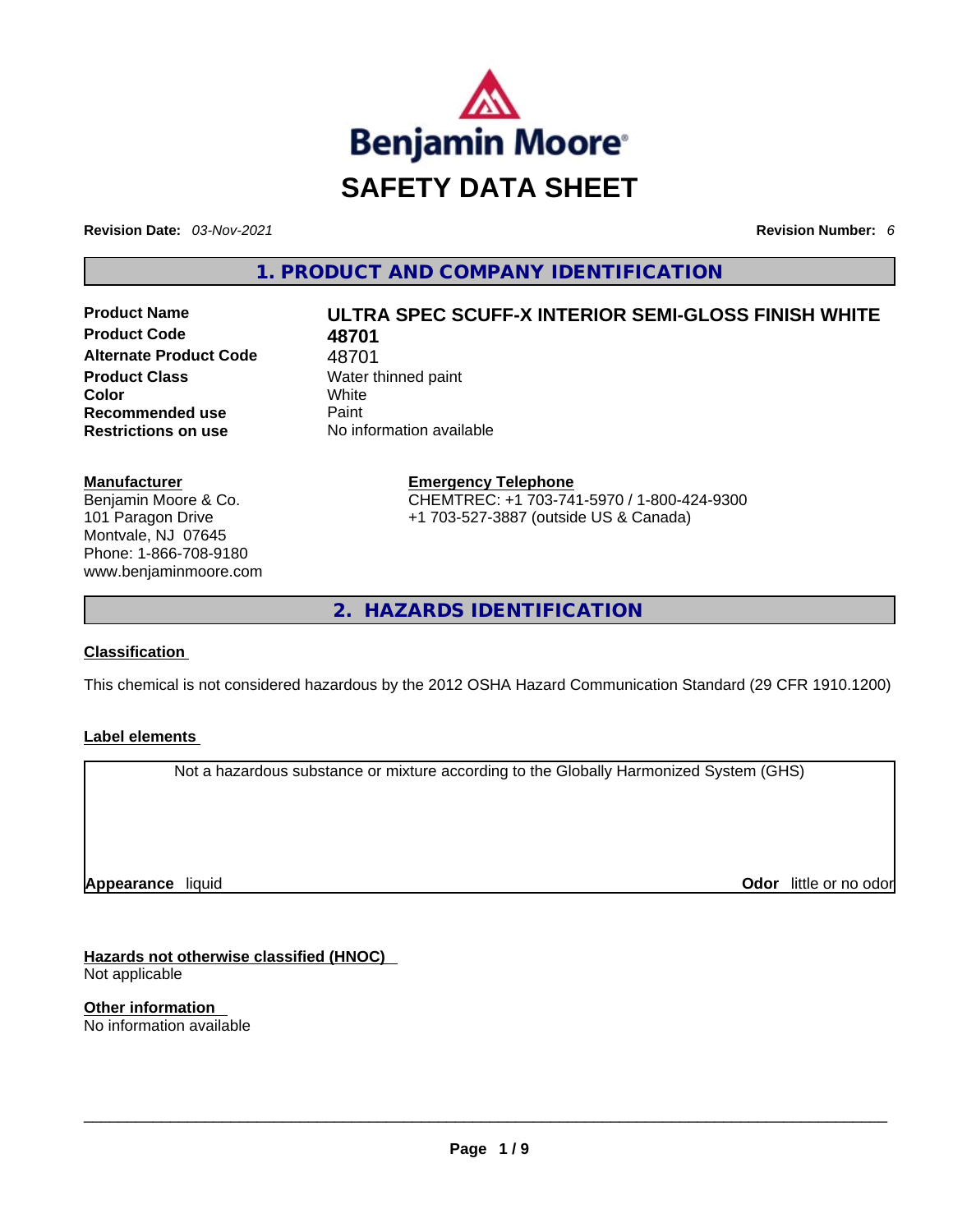**WARNING:** This product contains isothiazolinone compounds at levels of <0.1%. These substances are biocides commonly found in most paints and a variety of personal care products as a preservative. Certain individuals may be sensitive or allergic to these substances, even at low levels.

# **3. COMPOSITION INFORMATION ON COMPONENTS**

| <b>Chemical name</b>        | <b>CAS No.</b> | Weight-%    |
|-----------------------------|----------------|-------------|
| Titanium dioxide            | 13463-67-7     | $20 - 25$   |
| Kaolin                      | 1332-58-7      | - 5         |
| Silica amorphous            | 7631-86-9      | - 5         |
| 2-Amino-2-methly-1-propanol | 124-68-5       | $0.1 - 0.5$ |
| Ammonia                     | 7664-41-7      | $0.1 - 0.5$ |

|                                                  | 4. FIRST AID MEASURES                                                                                    |
|--------------------------------------------------|----------------------------------------------------------------------------------------------------------|
| <b>General Advice</b>                            | No hazards which require special first aid measures.                                                     |
| <b>Eye Contact</b>                               | Rinse thoroughly with plenty of water for at least 15 minutes and consult a<br>physician.                |
| <b>Skin Contact</b>                              | Wash off immediately with soap and plenty of water while removing all<br>contaminated clothes and shoes. |
| <b>Inhalation</b>                                | Move to fresh air. If symptoms persist, call a physician.                                                |
| Ingestion                                        | Clean mouth with water and afterwards drink plenty of water. Consult a physician<br>if necessary.        |
| <b>Most Important</b><br><b>Symptoms/Effects</b> | None known.                                                                                              |
| <b>Notes To Physician</b>                        | Treat symptomatically.                                                                                   |
|                                                  | 5. FIRE-FIGHTING MEASURES                                                                                |
|                                                  |                                                                                                          |

| <b>Suitable Extinguishing Media</b>                   | Use extinguishing measures that are appropriate to local<br>circumstances and the surrounding environment.                                   |
|-------------------------------------------------------|----------------------------------------------------------------------------------------------------------------------------------------------|
| Protective equipment and precautions for firefighters | As in any fire, wear self-contained breathing apparatus<br>pressure-demand, MSHA/NIOSH (approved or equivalent)<br>and full protective gear. |
| <b>Specific Hazards Arising From The Chemical</b>     | Closed containers may rupture if exposed to fire or<br>extreme heat.                                                                         |
| Sensitivity to mechanical impact                      | No.                                                                                                                                          |
| Sensitivity to static discharge                       | No.                                                                                                                                          |
| <b>Flash Point Data</b><br>Flash point (°F)           | Not applicable                                                                                                                               |
|                                                       |                                                                                                                                              |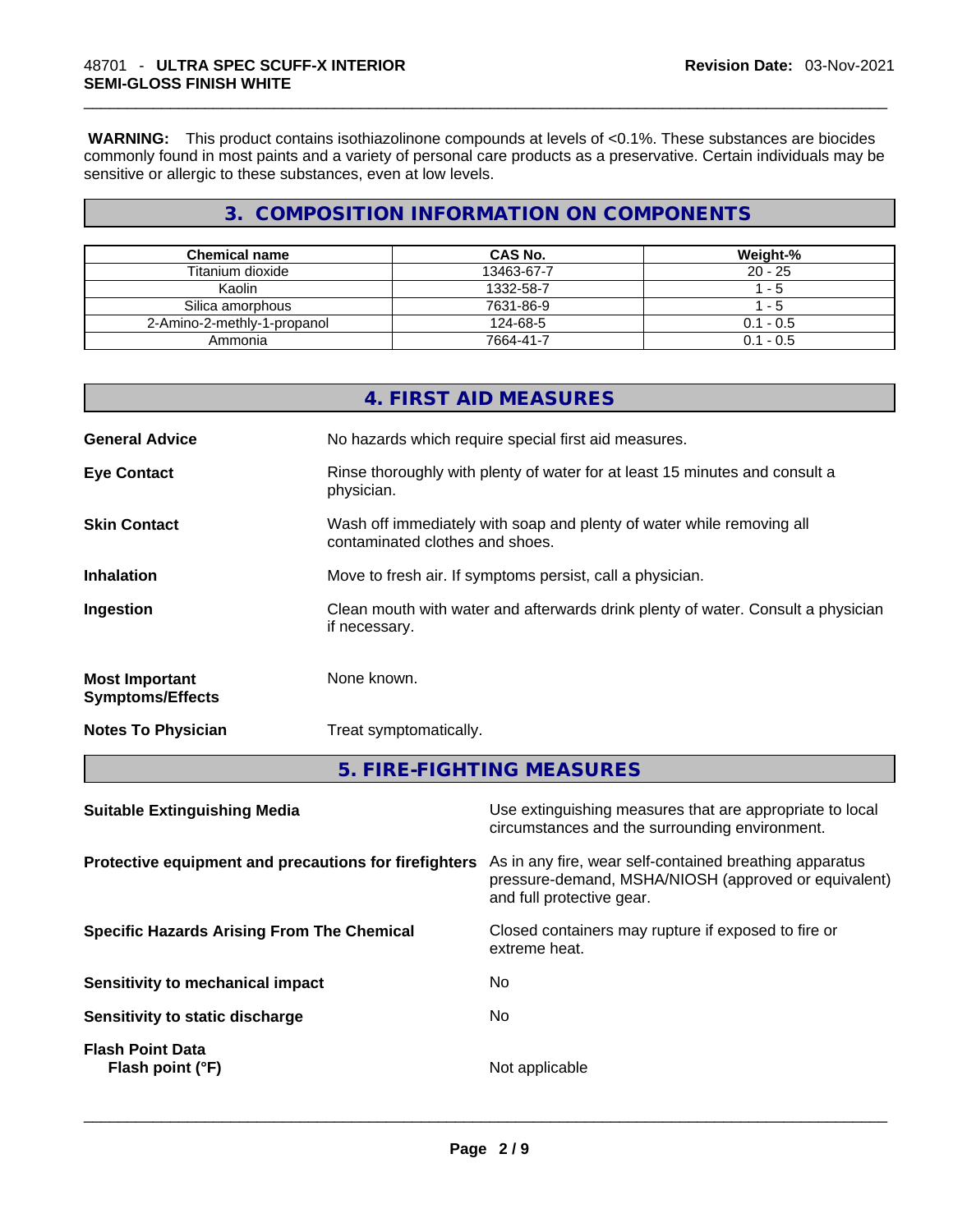| Flash Point (°C)<br><b>Method</b>                             |                 | Not applicable<br>Not applicable |                                |
|---------------------------------------------------------------|-----------------|----------------------------------|--------------------------------|
| <b>Flammability Limits In Air</b>                             |                 |                                  |                                |
| Lower flammability limit:<br><b>Upper flammability limit:</b> |                 | Not applicable<br>Not applicable |                                |
| <b>NFPA</b><br>Health: 1                                      | Flammability: 0 | <b>Instability: 0</b>            | <b>Special:</b> Not Applicable |
| <b>NFPA Legend</b><br>0 - Not Hazardous                       |                 |                                  |                                |

- 
- 1 Slightly 2 - Moderate
- 3 High
- 4 Severe

*The ratings assigned are only suggested ratings, the contractor/employer has ultimate responsibilities for NFPA ratings where this system is used.* 

*Additional information regarding the NFPA rating system is available from the National Fire Protection Agency (NFPA) at www.nfpa.org.* 

|                                  | 6. ACCIDENTAL RELEASE MEASURES                                                                                                                                                   |
|----------------------------------|----------------------------------------------------------------------------------------------------------------------------------------------------------------------------------|
| <b>Personal Precautions</b>      | Avoid contact with skin, eyes and clothing. Ensure adequate ventilation.                                                                                                         |
| <b>Other Information</b>         | Prevent further leakage or spillage if safe to do so.                                                                                                                            |
| <b>Environmental precautions</b> | See Section 12 for additional Ecological Information.                                                                                                                            |
| <b>Methods for Cleaning Up</b>   | Soak up with inert absorbent material. Sweep up and shovel into suitable<br>containers for disposal.                                                                             |
|                                  | 7. HANDLING AND STORAGE                                                                                                                                                          |
| <b>Handling</b>                  | Avoid contact with skin, eyes and clothing. Avoid breathing vapors, spray mists or<br>sanding dust. In case of insufficient ventilation, wear suitable respiratory<br>equipment. |
| <b>Storage</b>                   | Keep container tightly closed. Keep out of the reach of children.                                                                                                                |
| <b>Incompatible Materials</b>    | No information available                                                                                                                                                         |
|                                  |                                                                                                                                                                                  |

# **8. EXPOSURE CONTROLS/PERSONAL PROTECTION**

### **Exposure Limits**

| <b>Chemical name</b> | <b>ACGIH TLV</b>                                                                                                                     | <b>OSHA PEL</b>                                        |
|----------------------|--------------------------------------------------------------------------------------------------------------------------------------|--------------------------------------------------------|
| Titanium dioxide     | TWA: $10 \text{ mg/m}^3$                                                                                                             | 15 mg/m $3$ - TWA                                      |
| Kaolin               | TWA: $2 \text{ mg/m}^3$ particulate matter<br>containing no asbestos and <1%<br>crystalline silica, respirable particulate<br>matter | 15 mg/m <sup>3</sup> - TWA<br>$5 \text{ mg/m}^3$ - TWA |
| Silica amorphous     | N/E                                                                                                                                  | 20 mppcf - TWA                                         |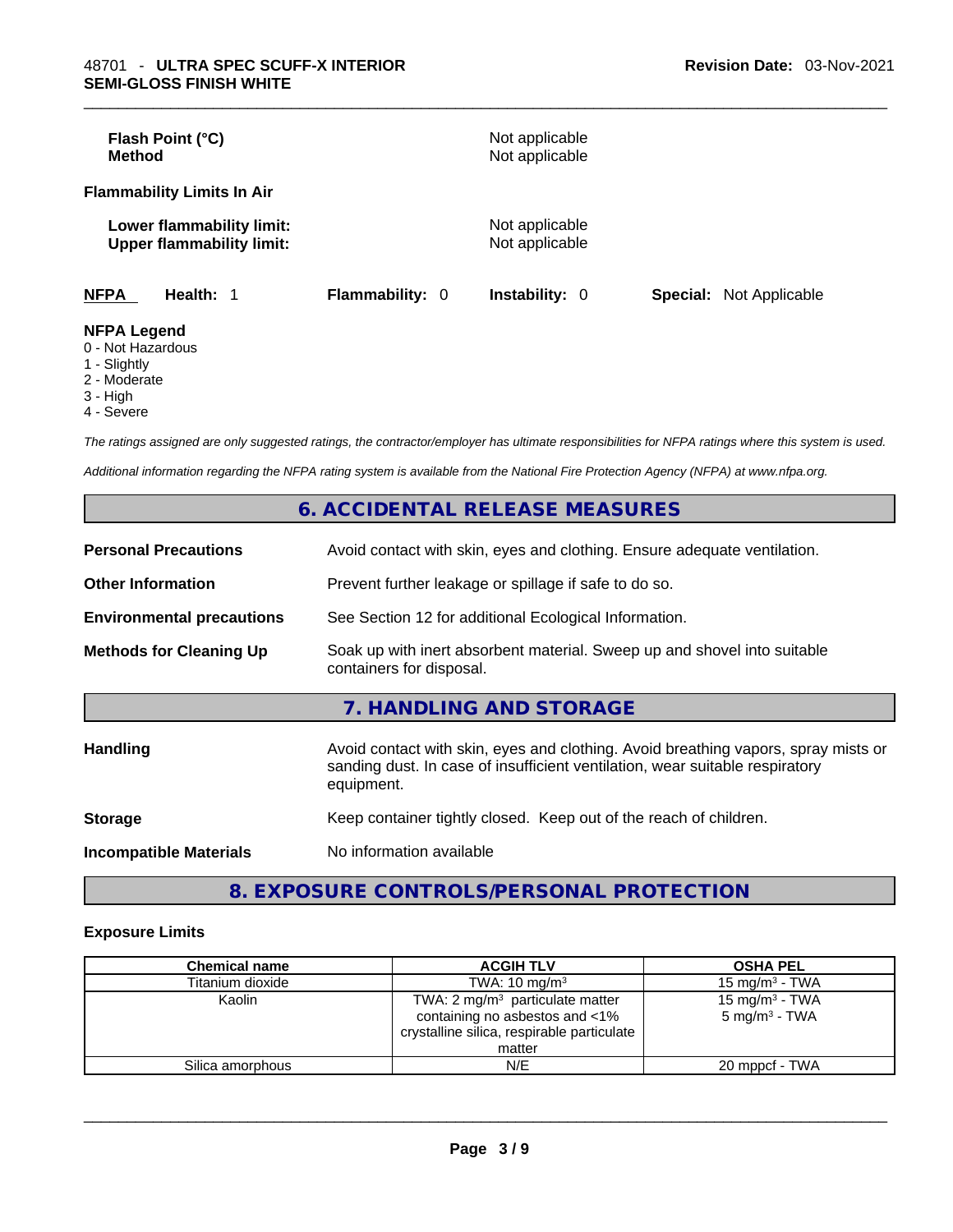| Ammonia | ~ <del>~</del> ~<br>$. \cap$<br>ppm<br>.∟∟ו ט | <b>TWA</b><br>$\sim$ 0 ppm -<br>5U |
|---------|-----------------------------------------------|------------------------------------|
|         | TWA:<br>$\Delta$ . OF<br>i ppm<br>دے          | TWA<br>25<br>m $\alpha/m^3$<br>ັບ  |

### **Legend**

ACGIH - American Conference of Governmental Industrial Hygienists Exposure Limits OSHA - Occupational Safety & Health Administration Exposure Limits N/E - Not Established

**Engineering Measures** Ensure adequate ventilation, especially in confined areas.

| <b>Personal Protective Equipment</b> |                                                                                                                                     |
|--------------------------------------|-------------------------------------------------------------------------------------------------------------------------------------|
| <b>Eye/Face Protection</b>           | Safety glasses with side-shields.                                                                                                   |
| <b>Skin Protection</b>               | Protective gloves and impervious clothing.                                                                                          |
| <b>Respiratory Protection</b>        | In case of insufficient ventilation wear suitable respiratory equipment.                                                            |
| <b>Hygiene Measures</b>              | Avoid contact with skin, eyes and clothing. Remove and wash contaminated<br>clothing before re-use. Wash thoroughly after handling. |

# **9. PHYSICAL AND CHEMICAL PROPERTIES**

**Appearance** liquid **Odor Odor Odor Odor Odor Odor** *little or no odor little or no odor little or no odor* **Odor Threshold** No information available **Density (lbs/gal)** 10.7 - 11.1 **Specific Gravity** 1.28 - 1.33 **pH pH** *No* information available **Viscosity (cps) Viscosity (cps) No information available Solubility(ies)** No information available **Water solubility Water solubility No information available Evaporation Rate No information available No information available Vapor pressure**  No information available **Vapor pressure No information available Vapor density**<br> **We Solids**<br>
We Solid Wi % Solids
2019 Wt. % Solids **Vol. % Solids** 35 - 45 **Wt. % Volatiles** 45 - 55 **Vol. % Volatiles** 55 - 65 **VOC Regulatory Limit (g/L)** < 50 **Boiling Point (°F)** 212 **Boiling Point**  $(^{\circ}C)$  100 **Freezing point (°F)** 32 **Freezing Point (°C)** 0 **Flash point (°F)** Not applicable **Flash Point (°C)** Not applicable **Method** Not applicable **Flammability (solid, gas)** Not applicable **Upper flammability limit:** Not applicable **Lower flammability limit:** Not applicable **Autoignition Temperature (°F)** No information available **Autoignition Temperature (°C)** No information available **Decomposition Temperature (°F)** No information available **Decomposition Temperature (°C)** No information available \_\_\_\_\_\_\_\_\_\_\_\_\_\_\_\_\_\_\_\_\_\_\_\_\_\_\_\_\_\_\_\_\_\_\_\_\_\_\_\_\_\_\_\_\_\_\_\_\_\_\_\_\_\_\_\_\_\_\_\_\_\_\_\_\_\_\_\_\_\_\_\_\_\_\_\_\_\_\_\_\_\_\_\_\_\_\_\_\_\_\_\_\_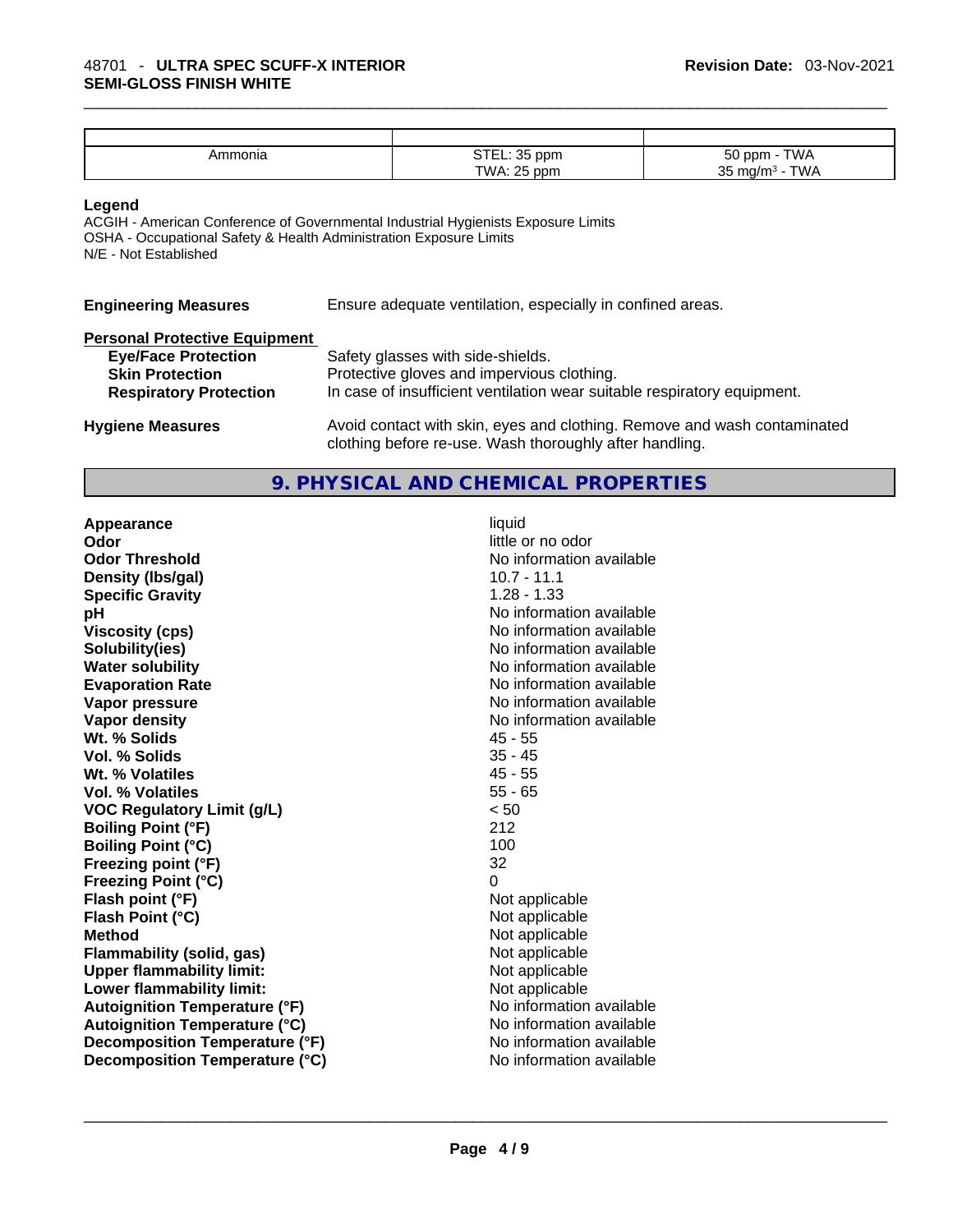**Partition coefficient Contract Contract Contract Contract Contract Contract Contract Contract Contract Contract Contract Contract Contract Contract Contract Contract Contract Contract Contract Contract Contract Contract** 

|                   | 10. STABILITY AND REACTIVITY |
|-------------------|------------------------------|
| <b>Reactivity</b> | Not Applicable               |

| <b>Chemical Stability</b>                 | Stable under normal conditions.          |
|-------------------------------------------|------------------------------------------|
| <b>Conditions to avoid</b>                | Prevent from freezing.                   |
| <b>Incompatible Materials</b>             | No materials to be especially mentioned. |
| <b>Hazardous Decomposition Products</b>   | None under normal use.                   |
| <b>Possibility of hazardous reactions</b> | None under normal conditions of use.     |

# **11. TOXICOLOGICAL INFORMATION**

**Numerical measures of toxicity**

**The following values are calculated based on chapter 3.1 of the GHS document**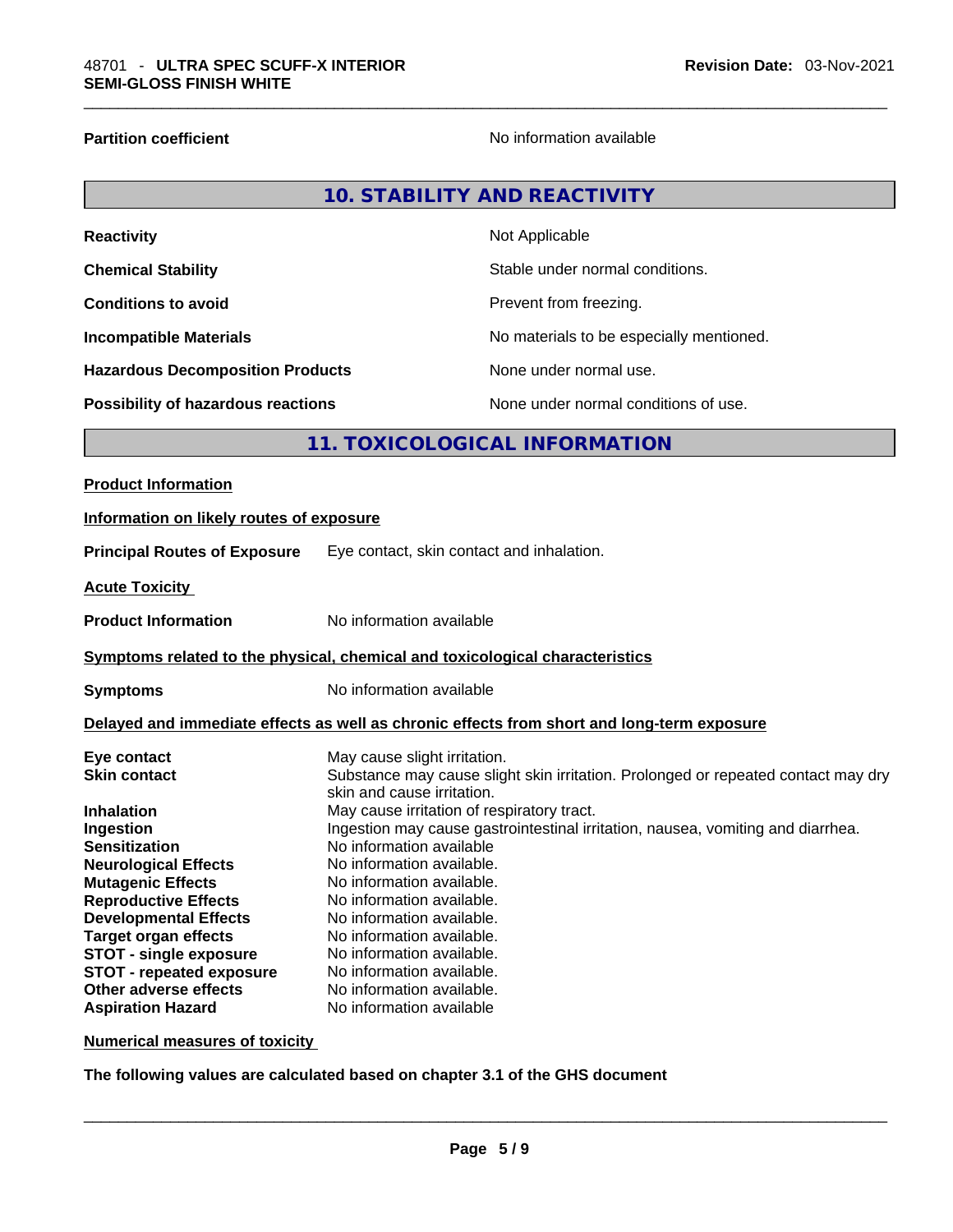| <b>ATEmix (oral)</b>                 | 38988 mg/kg |
|--------------------------------------|-------------|
| <b>ATEmix (dermal)</b>               | 81464 mg/kg |
| <b>ATEmix (inhalation-dust/mist)</b> | 425.8 mg/L  |

### **Component Information**

| Chemical name                           | Oral LD50             | Dermal LD50             | <b>Inhalation LC50</b>                                                              |
|-----------------------------------------|-----------------------|-------------------------|-------------------------------------------------------------------------------------|
| Titanium dioxide<br>13463-67-7          | $> 10000$ mg/kg (Rat) |                         |                                                                                     |
| Kaolin<br>1332-58-7                     | $>$ 5000 mg/kg (Rat)  | $>$ 5000 mg/kg (Rat)    |                                                                                     |
| Silica amorphous<br>7631-86-9           | $= 7900$ mg/kg (Rat)  | $>$ 2000 mg/kg (Rabbit) | $> 2.2$ mg/L (Rat) 1 h                                                              |
| 2-Amino-2-methly-1-propanol<br>124-68-5 | $= 2900$ mg/kg (Rat)  | $>$ 2000 mg/kg (Rabbit) |                                                                                     |
| Ammonia<br>7664-41-7                    | $=$ 350 mg/kg (Rat)   |                         | (Rat) 1 h<br>$= 9850$ mg/m <sup>3</sup><br>(Rat) 1 h<br>$= 13770$ mg/m <sup>3</sup> |

### **Chronic Toxicity**

### **Carcinogenicity**

*The information below indicates whether each agency has listed any ingredient as a carcinogen:.* 

| <b>Chemical name</b>    | <b>IARC</b>          | <b>NTP</b> | OSHA   |
|-------------------------|----------------------|------------|--------|
|                         | 2B<br>Possible Human |            | Listed |
| ່ Titanium ⊾<br>dioxide | Carcinogen           |            |        |

• Although IARC has classified titanium dioxide as possibly carcinogenic to humans (2B), their summary concludes: "No significant exposure to titanium dioxide is thought to occur during the use of products in which titanium dioxide is bound to other materials, such as paint."

### **Legend**

IARC - International Agency for Research on Cancer NTP - National Toxicity Program OSHA - Occupational Safety & Health Administration

**12. ECOLOGICAL INFORMATION** 

### **Ecotoxicity Effects**

The environmental impact of this product has not been fully investigated.

### **Product Information**

### **Acute Toxicity to Fish**

No information available

### **Acute Toxicity to Aquatic Invertebrates**

No information available

# **Acute Toxicity to Aquatic Plants**

# No information available \_\_\_\_\_\_\_\_\_\_\_\_\_\_\_\_\_\_\_\_\_\_\_\_\_\_\_\_\_\_\_\_\_\_\_\_\_\_\_\_\_\_\_\_\_\_\_\_\_\_\_\_\_\_\_\_\_\_\_\_\_\_\_\_\_\_\_\_\_\_\_\_\_\_\_\_\_\_\_\_\_\_\_\_\_\_\_\_\_\_\_\_\_ **Persistence / Degradability**

No information available.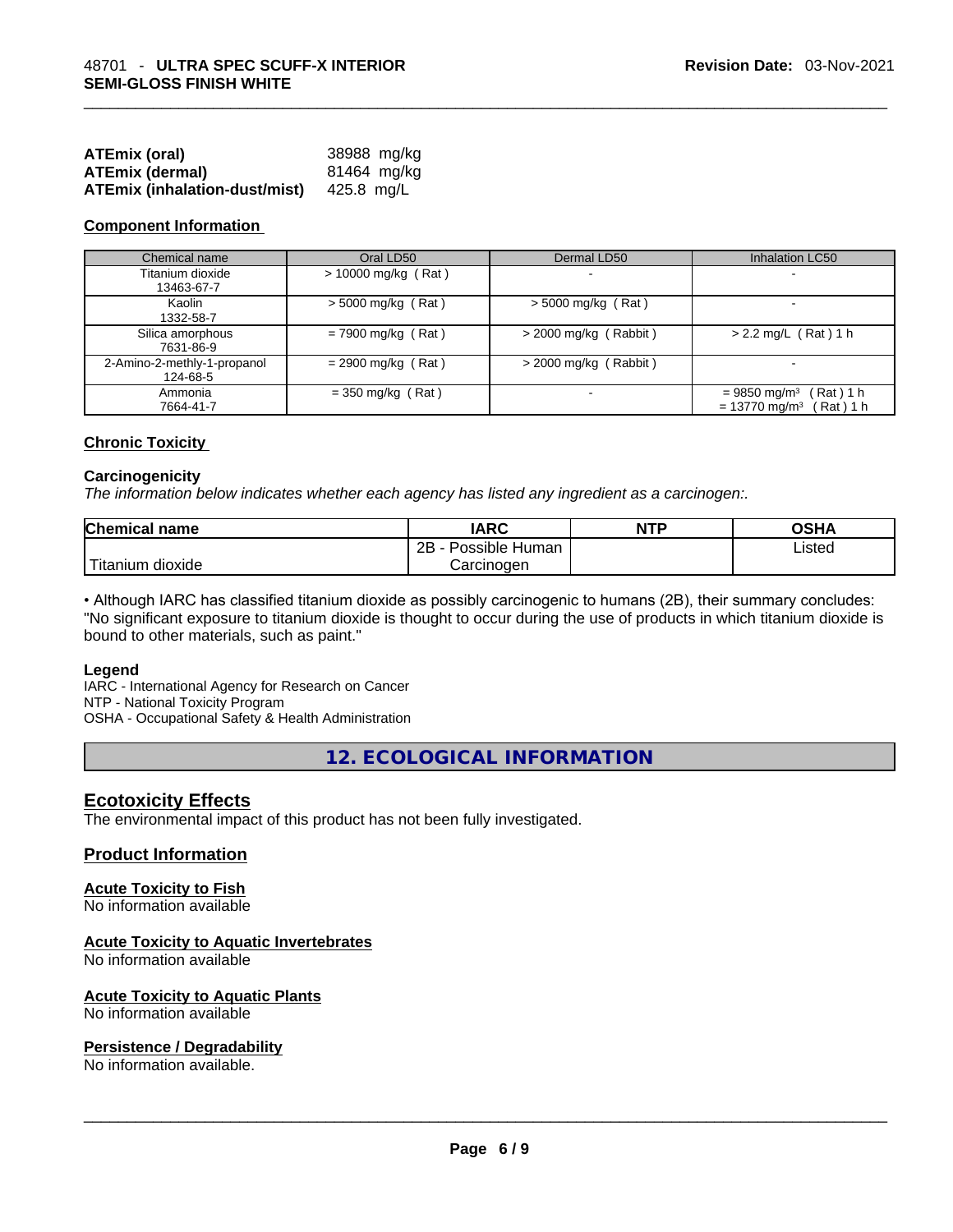### **Bioaccumulation**

There is no data for this product.

### **Mobility in Environmental Media**

No information available.

### **Ozone**

No information available

### **Component Information**

### **Acute Toxicity to Fish**

Titanium dioxide  $\overline{\text{LC50:}}$  > 1000 mg/L (Fathead Minnow - 96 hr.)

### **Acute Toxicity to Aquatic Invertebrates**

No information available

### **Acute Toxicity to Aquatic Plants**

No information available

|                              | 13. DISPOSAL CONSIDERATIONS                                                                                                                                                                                               |
|------------------------------|---------------------------------------------------------------------------------------------------------------------------------------------------------------------------------------------------------------------------|
| <b>Waste Disposal Method</b> | Dispose of in accordance with federal, state, and local regulations. Local<br>requirements may vary, consult your sanitation department or state-designated<br>environmental protection agency for more disposal options. |
|                              | 14. TRANSPORT INFORMATION                                                                                                                                                                                                 |
| <b>DOT</b>                   | Not regulated                                                                                                                                                                                                             |
| <b>ICAO/IATA</b>             | Not regulated                                                                                                                                                                                                             |
| <b>IMDG/IMO</b>              | Not regulated                                                                                                                                                                                                             |
|                              | <b>15. REGULATORY INFORMATION</b>                                                                                                                                                                                         |
| International Inventarios    |                                                                                                                                                                                                                           |

### **International Inventories**

| <b>TSCA: United States</b> | Yes - All components are listed or exempt. |
|----------------------------|--------------------------------------------|
| <b>DSL: Canada</b>         | No - Not all of the components are listed. |
|                            | One or more component is listed on NDSL.   |

## **Federal Regulations**

### **SARA 311/312 hazardous categorization**

Acute health hazard No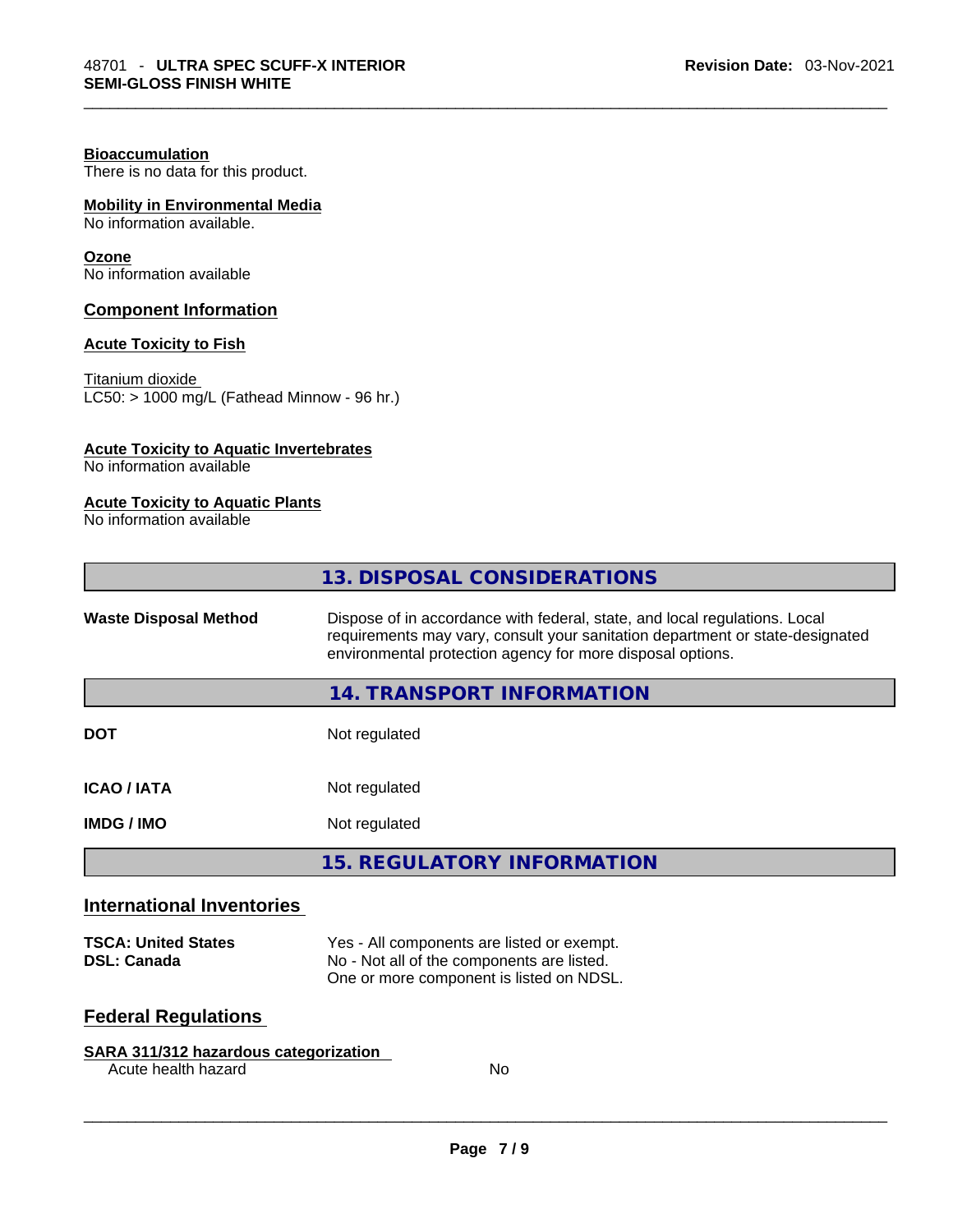| Chronic Health Hazard             | No. |  |
|-----------------------------------|-----|--|
| Fire hazard                       | No. |  |
| Sudden release of pressure hazard | No. |  |
| Reactive Hazard                   | Nο  |  |

### **SARA 313**

Section 313 of Title III of the Superfund Amendments and Reauthorization Act of 1986 (SARA). This product contains a chemical or chemicals which are subject to the reporting requirements of the Act and Title 40 of the Code of Federal Regulations, Part 372:

*None*

### **Clean Air Act,Section 112 Hazardous Air Pollutants (HAPs) (see 40 CFR 61)**

This product contains the following HAPs:

*None*

### **US State Regulations**

### **California Proposition 65**

**WARNING:** This product can expose you to chemicals including Methyl isobutyl ketone, which are known to the State of California to cause cancer and birth defects or other reproductive harm. For more information go to www.P65Warnings.ca.gov.

### **State Right-to-Know**

| <b>Chemical name</b> | <b>Massachusetts</b> | <b>New Jersey</b> | Pennsylvania |
|----------------------|----------------------|-------------------|--------------|
| Titanium dioxide     |                      |                   |              |
| Kaolin               |                      |                   |              |
| Silica amorphous     |                      |                   |              |

**Legend**

X - Listed

**16. OTHER INFORMATION** 

**HMIS** - **Health:** 1 **Flammability:** 0 **Reactivity:** 0 **PPE:** -

### **HMIS Legend**

- 0 Minimal Hazard
- 1 Slight Hazard
- 2 Moderate Hazard
- 3 Serious Hazard
- 4 Severe Hazard
- Chronic Hazard

X - Consult your supervisor or S.O.P. for "Special" handling instructions.

Note: The PPE rating has intentionally been left blank. Choose appropriate PPE that will protect employees from the hazards the material will *present under the actual normal conditions of use.*